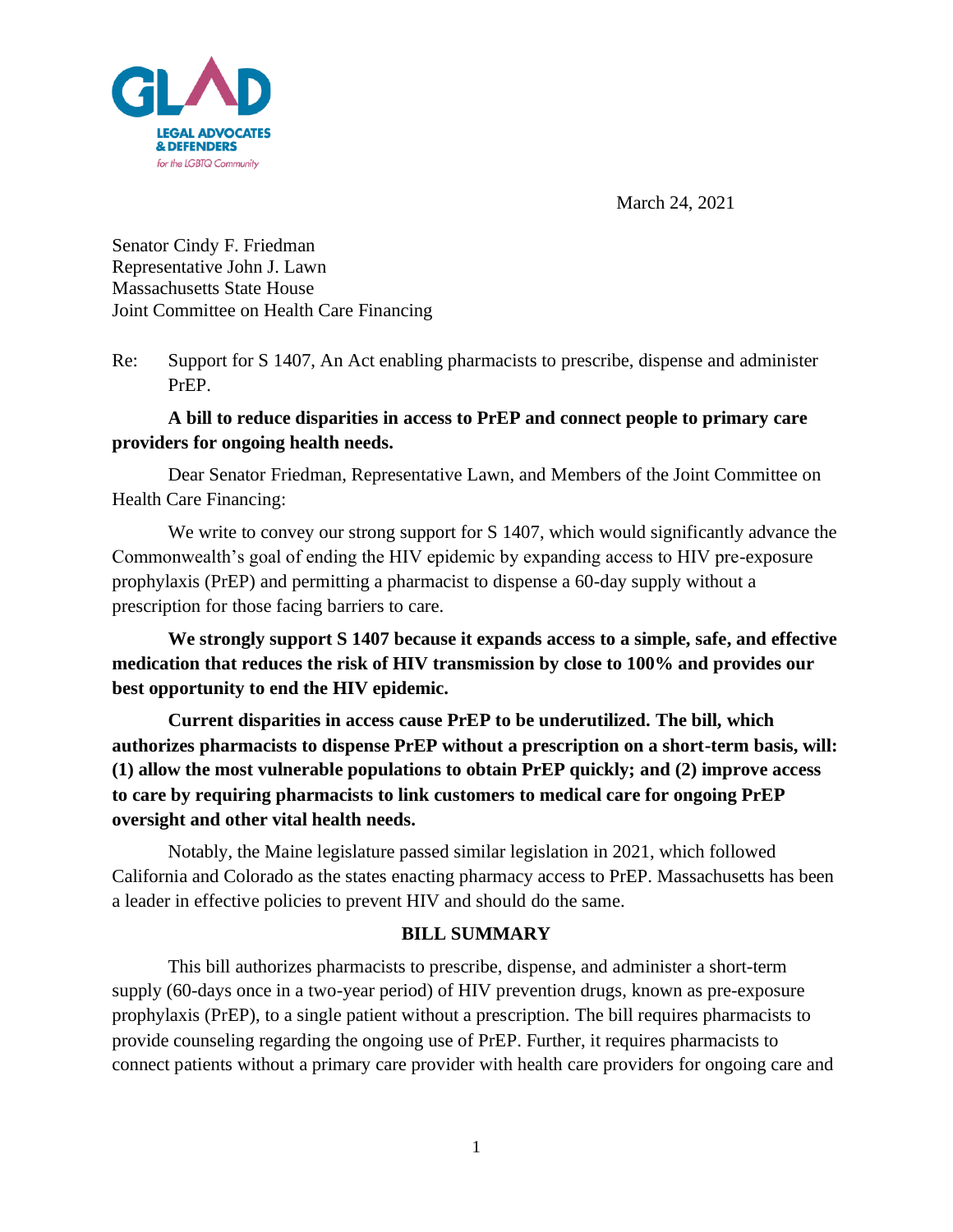

obtaining a prescription for PrEP. The bill authorizes the Department of Public Health to establish protocols and requirements for the dispensing of PrEP by pharmacists.

### **WHAT IS PREP?**

Simply put, HIV Pre-exposure Prophylaxis (PrEP) is a game changer in HIV prevention; it is a simple, safe daily pill that reduces the risk of HIV transmission by close to 100 percent.<sup>1</sup>

## **WHAT TYPES OF PREP ARE AVAILABLE?**

There are currently two FDA-approved daily oral medications for PrEP: Truvada, which was approved by the FDA in 2012, and Descovy, a similar medication approved by the FDA in 2019. They are taken as a single pill once a day with a fixed dosage. A long-acting injectable form of PrEP was recently approved by the FDA.

## **WHY THIS BILL IS CRITICAL TO ENDING THE HIV EPIDEMIC**

**The HIV epidemic continues despite multiple breakthroughs in treatment and prevention.** According to the Centers for Disease Control and Prevention (CDC), an estimated 1.2 million Americans are living with HIV, and one in seven of these individuals are unaware of their HIV-positive status.<sup>2</sup> The most recent data available shows that there were nearly 38,000 new diagnoses in the United States in 2018, the majority of which were among gay and bisexual men, as well as people who inject drugs.<sup>3</sup> While Massachusetts has been unusually successful in reducing new HIV infections, the most recent Massachusetts HIV/AIDS Epidemiological Profile indicates continued, but steady, HIV transmission at a rate of 640 new cases per year for the years 2014 to 2018.<sup>4</sup> Significant racial disparities in HIV diagnoses continue. According to DPH, Black (non-Hispanic) and Hispanic/Latino individuals were diagnosed with HIV during 2016- 2018 at rates seven and four times that of white (non-Hispanic) individuals, respectively.<sup>5</sup>

**PrEP reduces the risk of acquiring HIV via sex by about 99%. <sup>6</sup>** PrEP, therefore, represents an extraordinary tool for eliminating the transmission of HIV in the United States. We need to expand every possible option for people to obtain PrEP.

<sup>1</sup> Ctr. for Disease Control & Prevention, *PrEP Effectiveness* (Nov. 3, 2020)

https://www.cdc.gov/hiv/basics/prep/prep-effectiveness.html. PrEP is also highly effective (74%) in reducing the risk of HIV transmission via injectable drugs.

<sup>2</sup> Ctrs. for Disease Control & Prevention, HIV in the United States and Dependent Areas (Nov. 2020), https://www.cdc.gov/hiv/statistics/overview/ataglance.html.

 $3$  Id.

<sup>4</sup> Massachusetts Dep't of Pub. Health Bureau of Infectious Disease and Laboratory Sci., *Massachusetts HIV/AIDS Epidemiologic Profile Statewide Report* 3 (2020). 5 Id. at 4.

<sup>6</sup> Ctr. for Disease Control & Prevention, *PrEP Effectiveness* (Nov. 3, 2020)

https://www.cdc.gov/hiv/basics/prep/prep-effectiveness.html. PrEP is also highly effective (74%) in reducing the risk of HIV transmission via injectable drugs.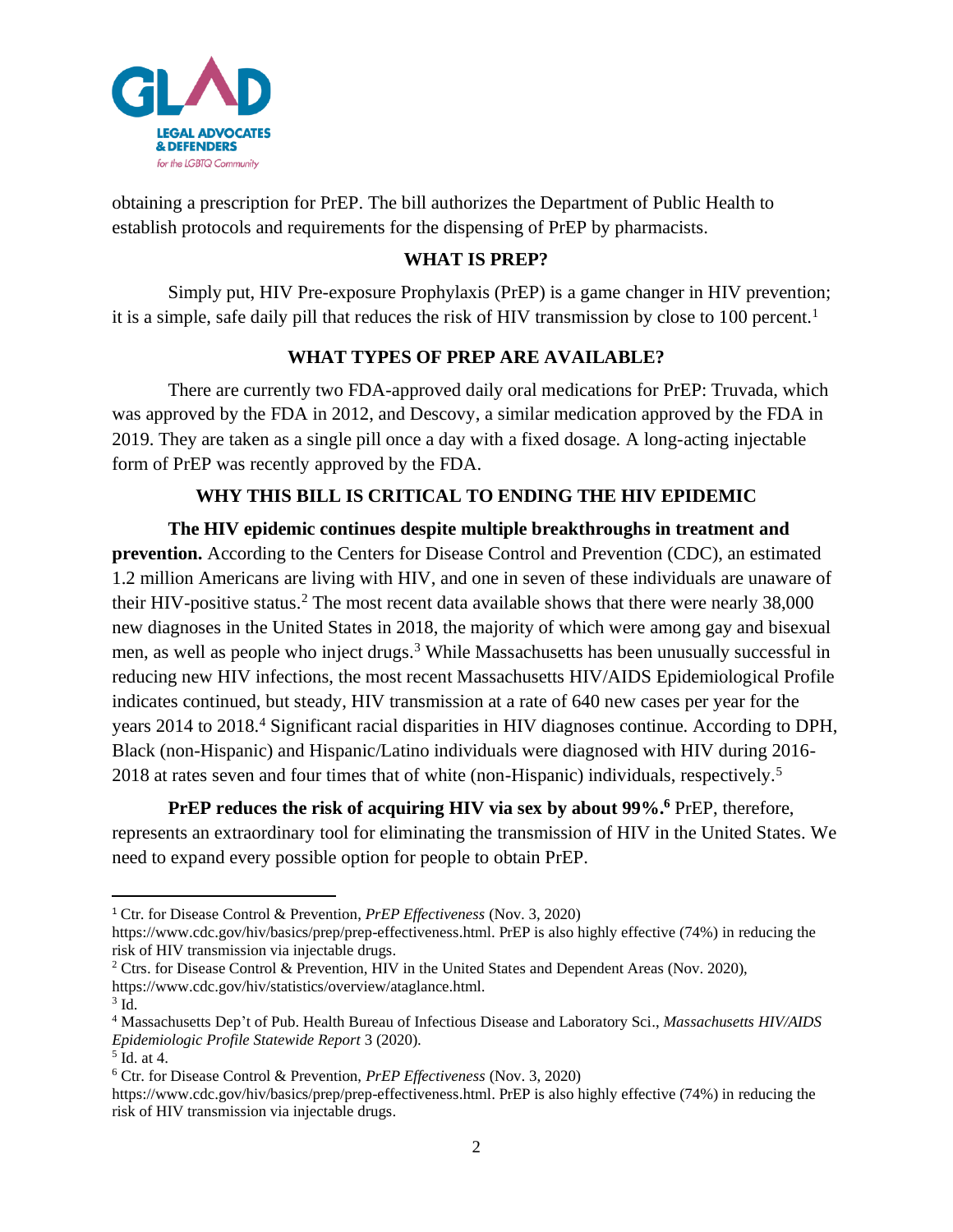

**PrEP is underutilized, particularly in communities of color.** Evidence shows that PrEP is underutilized. For example, PrEP is indicated for nearly 492,000 gay and bisexual men aged 18-59.<sup>7</sup> However, Gilead, the manufacturer of these drugs, estimated filling approximately 140,000 Truvada prescriptions in 2018.<sup>8</sup> Most recently, the CDC reported that in 2019 only 23% of people eligible for PrEP were prescribed it.<sup>9</sup> The CDC also reported that only 8% of Black people and 14% of Latinx people eligible for PrEP received it compared to 63% of white people who were eligible for PrEP.<sup>10</sup>

Similarly, an earlier study found that Black and Hispanic MSM were significantly less likely than were white MSM to be aware of PrEP, to have discussed PrEP with a health care provider, or to have used PrEP within the past year.<sup>11</sup> The study concluded that "[s]ocial, structural, and epidemiologic factors are the underlying determinants of racial/ethnic health disparities. Therefore, prevention efforts that address these factors have the potential to decrease disparities along the HIV PrEP continuum of care."<sup>12</sup> Increasing access to providers that can dispense PrEP and connect individuals to competent health care professionals that can provide long term care and prescriptions is a vital step in dismantling these health disparities.

#### **WHAT SAFEGUARDS DOES THE BILL INCLUDE?**

This bill establishes guardrail protocols to promote patient safety prior to accessing PrEP. Patients are required to present a negative HIV test and may not have either signs or symptoms of HIV infection or report taking any contraindicated medications prior to receiving the shortterm supply. Patients can only receive one 60-day supply once every two years without an applicable prescription. Further, the Department of Public Health is required to issue rules to establish statewide drug therapy protocols for prescribing and dispensing PrEP that are consistent with CDC guidelines.

<sup>7</sup> Dawn K. Smith, et al., *Vital Signs: Estimated Percentages and Numbers of Adults with Indications for Preexposure Prophylaxis to Prevent HIV Acquisition — United States*, 2015, 64 MORBIDITY AND MORTALITY WEEKLY REPORT 1292 (Nov. 27, 2015).

<sup>8</sup> Ian W. Holloway et al, *Longitudinal trend in PrEP familiarity, attitudes, use and discontinuation among a national probability sample of gay and bisexual men, 2016-2018*, 15 PLOS ONE 1, 2, 5 (Dec. 31, 2020). Recent estimates suggest that there may be as many as approximately 200,000-205,000 current PrEP users. PrEPWatch, *United States* (Dec. 31, 2020), https://www.prepwatch.org/country/united-states/.

<sup>9</sup> Ctrs. for Disease Control & Prevention, *2019 National HIV Surveillance System Reports* (May 27, 2021), https://www.cdc.gov/nchhstp/newsroom/2021/2019-national-hiv-surveillance-system-reports.html.

<sup>10</sup> Ctrs. for Disease Control & Prevention, *Monitoring Selected National HIV Prevention and Care Objectives by Using Surveillance Data* 35 (2021).

<sup>11</sup> Dafna Kanny et al, *Racial/Ethnic Disparities in HIV Preexposure Prophylaxis Among Men who have sex with men-23 urban areas, 2017, 68 MORBIDITY AND MORTALITY WEEKLY REPORT 80*1 (Sept. 20, 2019). <sup>12</sup> *Id.* at 802.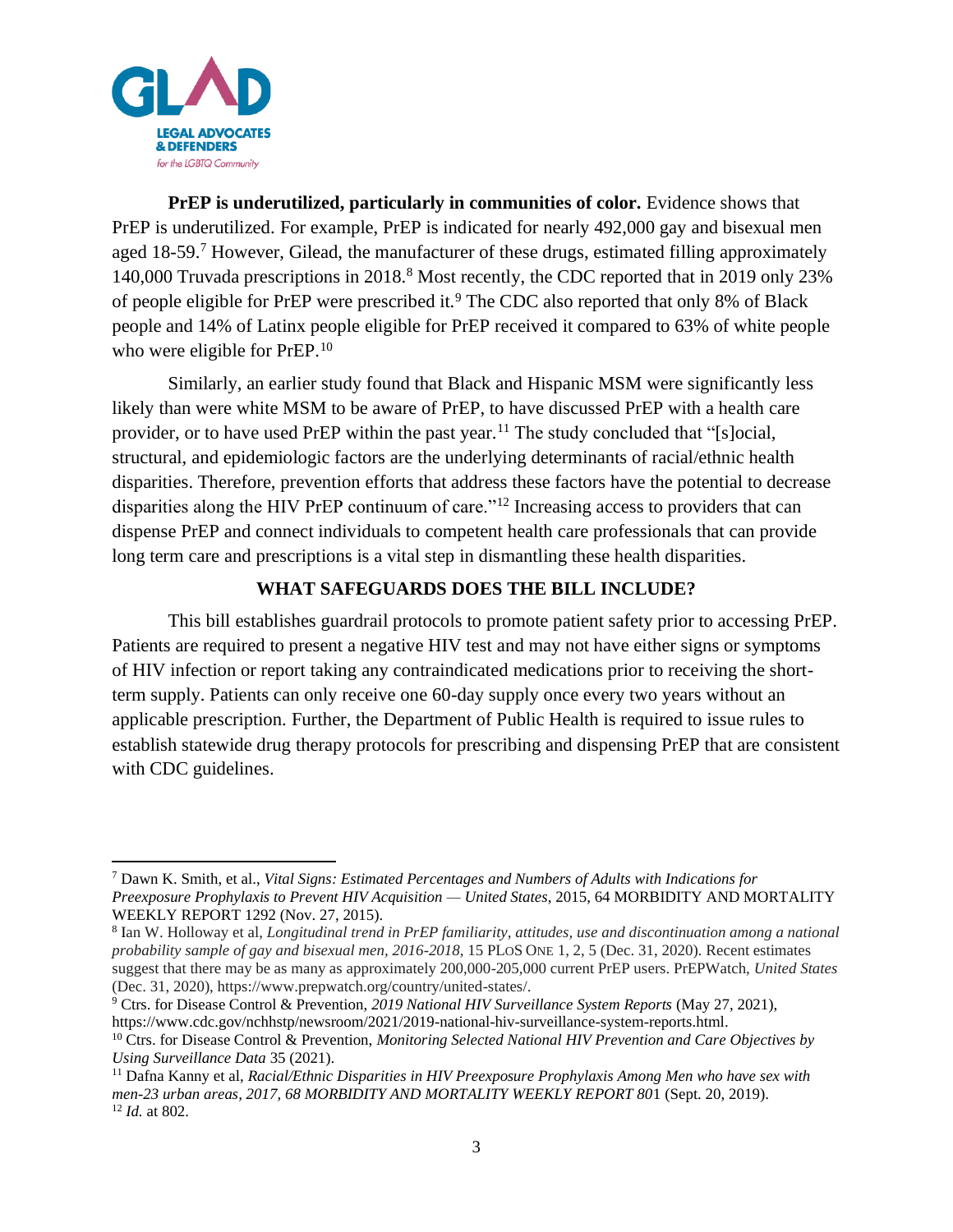

In sum, the time-limited pharmacy access to PrEP established by S 1407 is a vital tool for overcoming barriers to HIV prevention. We urge the Joint Committee on Health Care Financing to favorably report this bill.

Sincerely,

Bennett Klein Senior Attorney & AIDS Law Project Director GLBTQ Legal Advocates & Defenders [bklein@glad.org](mailto:bklein@glad.org)

Carl Sciortino Executive Vice President of External Relations Fenway Health [CSciortino@fenwayhealth.org](mailto:CSciortino@fenwayhealth.org)

Grace Sterling Stowell Executive Director The Boston Alliance of Lesbian, Gay, Bisexual, Transgender, Queer Youth [gsstowell@bagly.org](mailto:gsstowell@bagly.org)

Frederica M. Williams President and Chief Executive Officer Whittier Street Health Center [Frederica.williams@wshc.org](mailto:Frederica.williams@wshc.org)

Julie Marston Executive Director Community Research Initiative [jmarston@crine.org](mailto:jmarston@crine.org)

Julia Kehoe President and Chief Executive Officer Health Imperatives [jkehoe@healthimperatives.org](mailto:jkehoe@healthimperatives.org)

Tre'Andre Valentine Executive Director Massachusetts Transgender Political Coalition [TreAndreValentine@masstpc.org](mailto:TreAndreValentine@masstpc.org)

Gary Daffin Executive Director Multicultural AIDS Coalition [gdaffin@mac-boston.org](mailto:gdaffin@mac-boston.org)

Cheryl Zoll Chief Executive Officer Tapestry Health [czoll@tapestryhealth.org](mailto:czoll@tapestryhealth.org)

Michelle Smith Chief Executive Officer AIDS Project Worcester [Msmith@aidsprojectworcester.org](mailto:Msmith@aidsprojectworcester.org)

Cheryl Bartlett Chief Executive Officer Greater New Bedford Community Health **Center** [cbartlett@GNBCHC.ORG](mailto:cbartlett@GNBCHC.ORG)

Dan Gates President and Chief Executive Officer AIDS Support Group of Cape Cod [DGates@asgcc.org](mailto:DGates@asgcc.org)

Chuck Jones President and Chief Executive Officer Harbor Health Services [ctjones@hhsi.us](mailto:ctjones@hhsi.us)

Arline Isaacson Co-Chair Massachusetts GLBTQ Political Caucus [arlineisaacson@aol.com](mailto:arlineisaacson@aol.com)